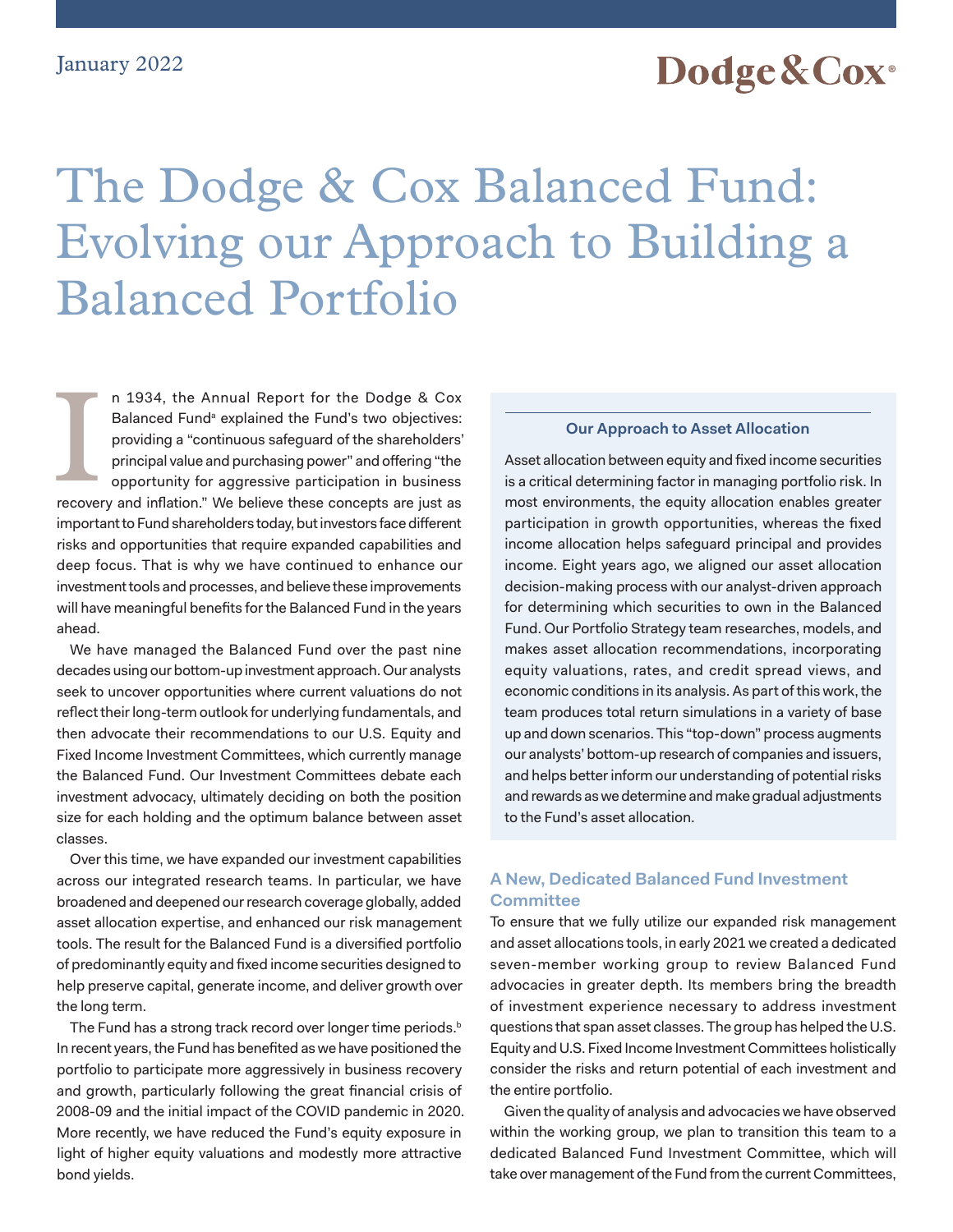<span id="page-1-0"></span>effective May 1, 2022. We believe the focus of a dedicated Committee—combining expertise across asset classes, risk management, and asset allocation—will enhance portfolio construction and ensure diversification across industries and sectors to benefit our clients and Fund shareholders. Specifically, the Committee will enhance our ability to holistically evaluate investment advocacies for individual holdings, analyze portfolio risk and return scenarios, and determine issuer position sizing and asset allocation across equity, fixed income, and cash. In addition, the Committee's size aligns more closely with the Investment Committees responsible for managing each of our other Funds.

The new Balanced Fund Investment Committee has significant experience with an average tenure of 15 years at Dodge & Cox, and its membership overlaps with the Committees currently managing the Fund. Three members also serve on our U.S. Equity Investment Committee. One serves on both of our U.S. and Global Fixed Income Investment Committees, and one serves on the Global Fixed Income Investment Committee. The other two members are analysts from our Portfolio Strategy group, which focuses on risk and asset allocation research. All of the Balanced Fund Investment Committee's members have contributed to the Fund's investment process for many years.

#### **In Closing**

Established in 1931, the Dodge & Cox Balanced Fund is one of the longest-standing mutual funds in the world. Many of its shareholders have used it to meet their investment goals—often across generations—and to benefit from the Fund's long-term record of success. We thank you for your continued confidence in Dodge & Cox, and we look forward to sharing with you in upcoming shareholder letters how we continue to manage the Fund to participate in growth, while safeguarding shareholders' principal and purchasing power.

#### **The Balanced Fund Investment Committee[c](#page-3-0)**

|                              | <b>Additional Roles</b>                                                                                                  | Years of Experience* | <b>Expertise</b>   |
|------------------------------|--------------------------------------------------------------------------------------------------------------------------|----------------------|--------------------|
| David C. Hoeft, CFA          | <b>Chief Investment Officer</b><br>Member, U.S. Equity, Global Equity, and Emerging Markets Equity Investment Committees | 29/29                | Equity             |
| Lucy I. Johns, CFA           | Associate Director of Fixed Income<br>Member, U.S. and Global Fixed Income Investment Committees                         | 20/22                | Fixed Income       |
| Philippe Barret, Jr., CFA    | Leads Financials Sector Committee<br>Member, U.S. Equity Investment Committee                                            | 18/22                | Equity             |
| Matthew B. Schefer, CFA      | Leads Foreign Currency Group<br>Member, Global Fixed Income Investment Committee                                         | 14/16                | Fixed Income       |
| Benjamin Garosi, CFA         | Leads Energy & Industrials Sector Committee<br>Member, U.S. Equity Investment Committee                                  | 13/18                | Equity             |
| Robert S. Turley, Ph.D., CFA | Leads Portfolio Strategy Group<br>Member, Emerging Markets Equity Investment Committee                                   | 9/14                 | Portfolio Strategy |
| Thomas Y. Powers, Ph.D.      | Leads Fixed Income Quantitative Research                                                                                 | 6/8                  | Portfolio Strategy |

\* Years of experience at Dodge & Cox / Years of industry experience.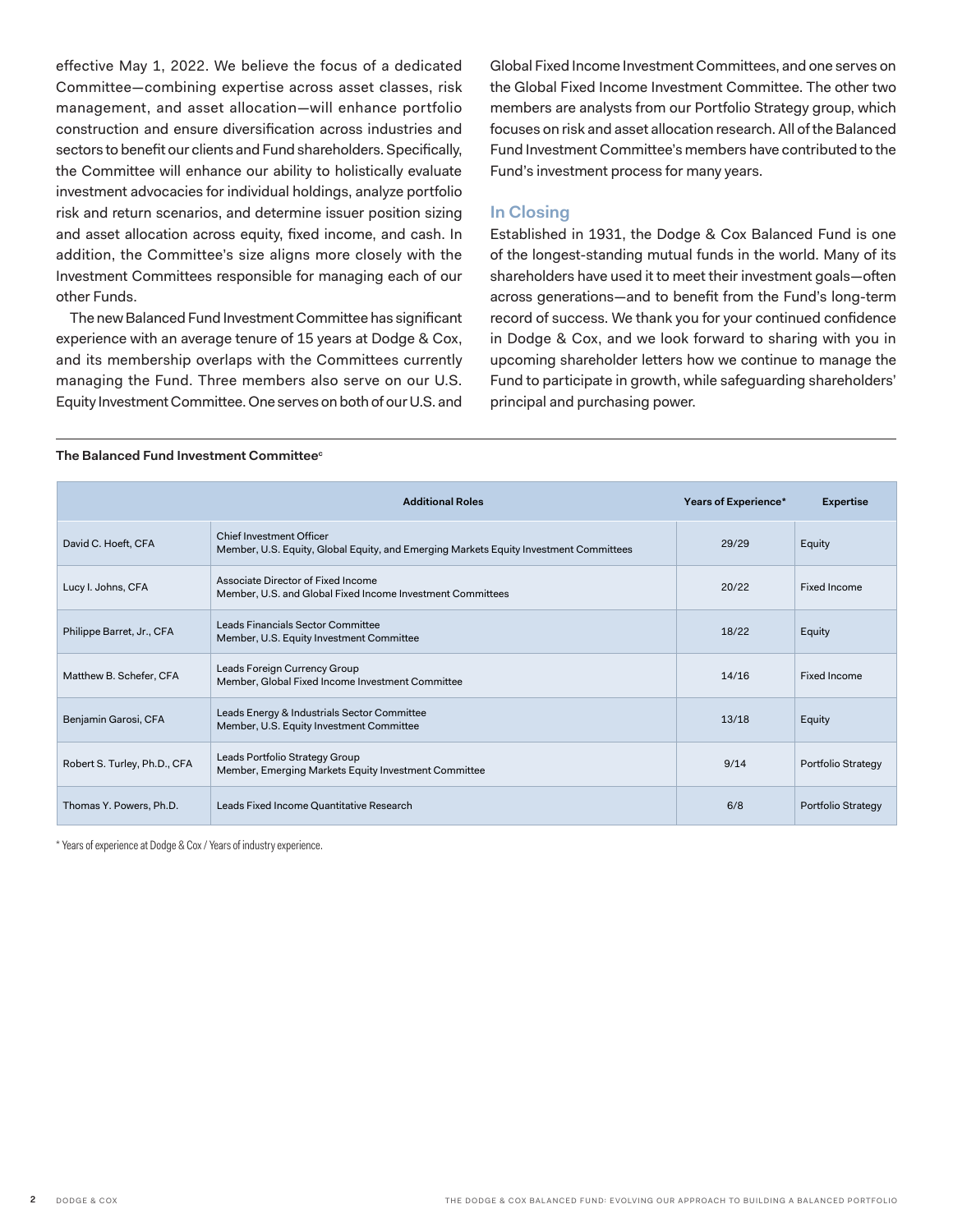

#### **David C. Hoeft - Senior Vice President and Chief Investment Officer**

Mr. Hoeft received his B.A. degree (Phi Beta Kappa) from the University of Chicago in 1989 and his M.B.A. from the Harvard Business School in 1993. Prior to entering graduate school, he worked for two years as a consultant to the energy industry. He joined Dodge & Cox in 1993. Mr. Hoeft is a Director and shareholder of the firm and a CFA charterholder.



#### **Lucy I. Johns — Vice President and Associate Director of Fixed Income**

Ms. Johns received her B.A. degree (magna cum laude) from Williams College in 1996 and her M.B.A. degree from the University of California, Los Angeles Anderson School of Management in 2004. Prior to graduate school, she worked for approximately two years each at Merrill Lynch as a financial analyst, Dodge & Cox as a research assistant, and NBC Internet as a Senior Product Manager. Ms. Johns rejoined Dodge & Cox in 2004. She is a shareholder of the firm and a CFA charterholder.



#### **Philippe Barret, Jr. — Vice President**

Mr. Barret received his B.A. degree (magna cum laude) from Washington and Lee University in 1998 and his M.B.A degree from the Stanford Graduate School of Business in 2004. Between degrees, he worked as a financial analyst at JP Morgan and American Securities Capital Partners, LLC. Mr. Barret joined Dodge & Cox in 2004. He is a shareholder of the firm and a CFA charterholder.



#### **Benjamin Garosi — Vice President**

Mr. Garosi received his B.A. degree (Phi Beta Kappa) in Economics from the University of California, Berkeley in 2002 and his M.B.A. degree from the Harvard Business School in 2009. Prior to graduate school, he worked at Blum Capital Partners and Goldman Sachs. Mr. Garosi joined Dodge & Cox in 2009. He is a shareholder of the firm and a CFA charterholder.



#### **Matthew B. Schefer — Vice President**

Mr. Schefer received his B.S. (Phi Beta Kappa) in Mathematics from Stanford University in 2006 and M.B.A. degrees from the University of California, Los Angeles and the National University of Singapore in 2018. Prior to joining Dodge & Cox in 2008, he worked at Citi in the fixed income and foreign exchange divisions. Mr. Schefer is a CFA charterholder and shareholder of the firm.



#### **Robert Turley — Vice President**

Mr. Turley received his B.A. degree (magna cum laude) in Mathematics and Economics from Brigham Young University in 2003, his M.B.A. degree from the New York University Stern School of Business in 2008, and his A.M. and Ph.D. degrees in Business Economics from Harvard in 2011 and 2013. Prior to his doctoral studies, he worked as a member of the Quantitative Investment Strategies team at Goldman Sachs. Mr. Turley joined Dodge & Cox in 2013. He is a shareholder of the firm and a CFA charterholder.



#### **Thomas Y. Powers — Vice President**

Mr. Powers received his B.S. degree in Applied Mathematics from Yale University in 2009 and a Ph.D. in Business Economics from Harvard University in 2016. Between degrees, he worked as an analyst at Goldman Sachs Asset Management for two years. Mr. Powers joined Dodge & Cox in 2016.